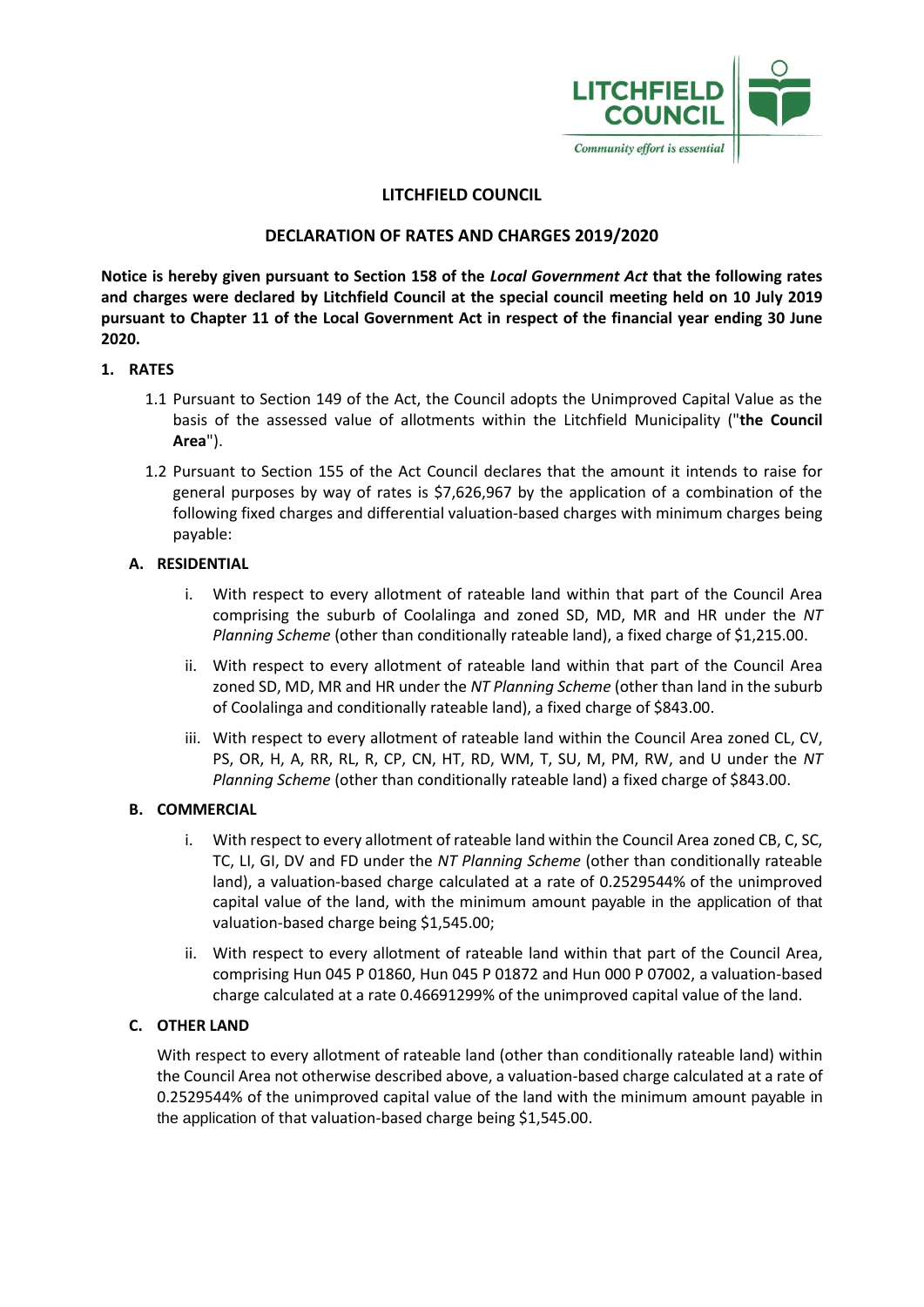

#### **D. MINING TENEMENTS**

With respect to every allotment of conditionally rateable land within the Council Area occupied under a mining tenement, a valuation-based charge calculated at a rate of 0.3475% of the unimproved capital value of the land with the minimum amount payable in the application of that valuation-based charge being \$890.96.

## **E. PASTORAL LEASES**

With respect to every allotment of conditionally rateable land within the Council Area comprising a pastoral lease as defined in the *Pastoral Land Act*, a valuation-based charge calculated at a rate of 0.0306% of the unimproved capital value of the land held under the pastoral lease, with the minimum amount payable in the application of that valuation-based charge being \$376.45.

## **2. SPECIAL RATES**

Litchfield Council ("**the Council**") made the following declaration of special rates pursuant to Section 156 of the *Local Government Act* ("**the Act**").

#### **A. Special Rate – Area A Road (Whitstone Road) (AAR)**

- The purpose for which Special Rate AAR is to be imposed is to defray the expense of sealing roads within that part of the Council Area, which will be for the benefit of those allotments within Area A as described in paragraph 2. A. v. below.
- ii. The amount to be raised by the Special Rate AAR for the financial year ending 30 June 2020 is \$8,842.00.
- iii. Special Rate AAR is \$4,421.00.
- iv. Special Rate AAR is declared for and will be levied on that rateable land within Area A as identified in paragraph v.
- v. For the purpose of paragraph 2. A. i. above, the rateable land within Area A that is subject to the Special Rate AAR are lots 1716, 215 Whitstone Road.

#### **3. CHARGES**

Pursuant to Section 157 of the Act, the Council declares a Waste Management Charge:

- i. The purpose for which this Charge is imposed is to enable and assist Council to meet the cost of the waste disposal services, including management and operation of the three waste transfer stations, which Council provides for the benefit of all rateable land within the Council Area, other than the land described in paragraph 3 iv below, and the occupiers of such land.
- ii. The amount to be raised by this Charge is \$2,940,930.
- iii. The amount of the Charge declared is \$369.00 per allotment.
- iv. The Charge will be levied on all rateable land within the Council Area with the exception of allotments within that part of the Council area zoned CB, C, SC, TC, LI, GI, DV under the *NT Planning Scheme* and including the allotments identified in B ii. above.